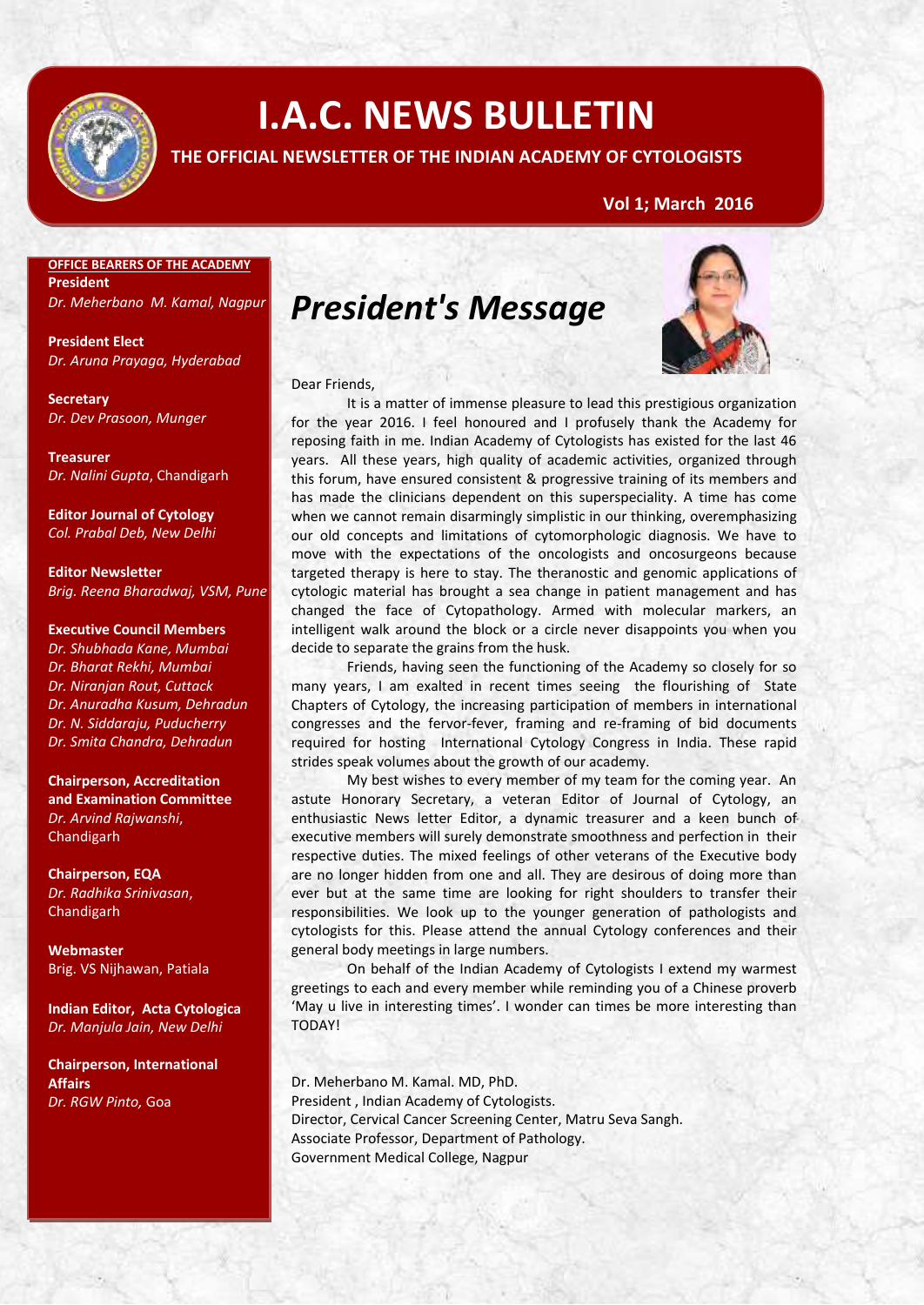## *Secretary's scribble*



### Dear Friends,

The Indian Academy of Cytologists is 46 years old. In this span of time our Academy has grown into a vibrant organisation and this was on show at the recently concluded annual conference at the Himalayan Institute of Medical Sciences, Dehradun with a rich quality of presentations and deliberations. It is time that our Academy asserts its place in the world of cytology.

In my view there are two ways of showing our excellence

1. By participating in international conferences

2. By publishing a journal of highest quality which should be the envy of all, accessed by all and where all would want their research published.

In this context, our Academy is bidding to host the International Congress of Cytology (ICC) in India in 2022. The bid shall be made during ICC 2016 at Yokohama, Japan. I would request an increased participation by our members in the ICC not only to show our work but also to boost our morale in the bid.

Our Journal of Cytology has grown in stature over the years and now is an indexed journal listed with Pubmed. More the number of original and review articles published in the journal , more would be its visibility in the scientific world and higher would be its impact factor. I, thus, request you to send your best research papers for publication in our own journal and enrich its content.

With best wishes for a Happy New Year and a festive Holi.

Dr. Dev Prasoon, Secretary IAC, Consultant Pathologist Dr. Prasoon's Diagnostic Centre Bhagat Singh Chowk, Narayan Das Road,

email : [dev\\_prasoon@hotmail.com](mailto:dev_prasoon@hotmail.com)

munger 81201 in der Stationen<br>Munger 811201 in der Stationen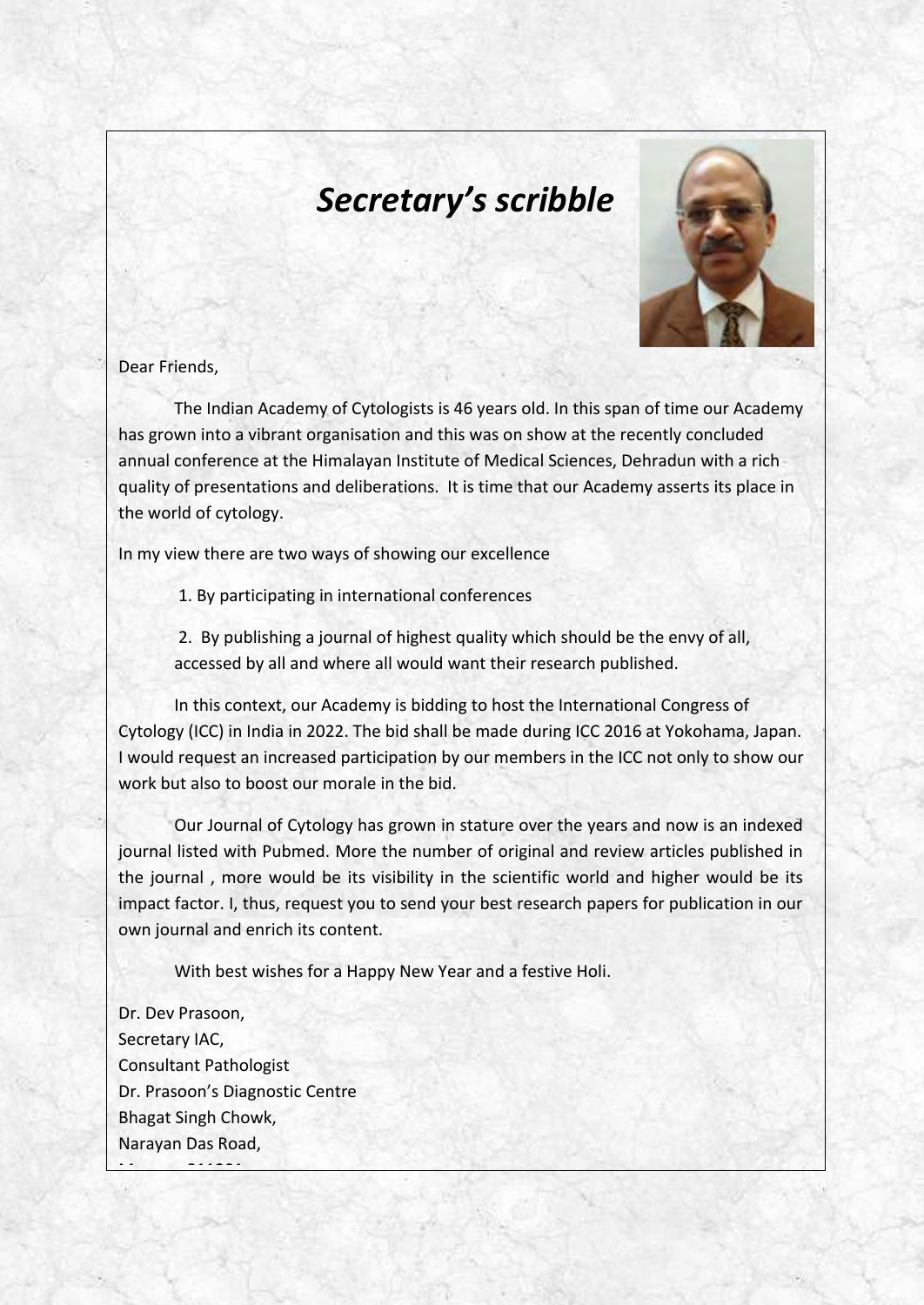## **CYTOCON 2015 - HIGHLIGHTS**

The 45<sup>th</sup> Annual conference of Indian Academy of Cytologists was held from 19-22 November 2015 in the tranquil and picturesque Himalayan foothills at the Himalayan Institute of Medical Sciences in the capital of Uttarakhand, Dehradun. It was hosted by their department of Pathology. This being the first time that Himalayan Institute of Medical Sciences or Dehradun or Uttarakhand were holding the CYTOCON, the organising chairperson Dr. Dushyant Singh Gaur, organising secretary Dr. Anuradha Kusum along with their team left no stone unturned in hosting a wonderful conference.

The conference started with the inaugural function where the delegates were enlightened with the power of voluntary control of involuntary states of Dr. Swami Ram, their founder 'Baba' to whom homage was paid. The scientific session began with the pre conference CME on 'Cytology of pulmonary lesions' moderated by Prof. Arvind Rajwanshi and Dr. Nalini Gupta from Post Graduate Institute of Medical Education and Research, Chandigarh. The speakers in the CME gave insight in clinical, radiological, cytomorphology, LBC, immunochemistry and molecular aspects relating to this subject, highlighting the importance of molecular genetic studies in choosing the appropriate therapy. This was followed by respective meetings of Journal of Cytology and IAC Executive committee.

The next day saw academic activity scaling new heights with a memorable Dr. P. N. Wahi Oration by Dr. Radhika Srinivasan from PGIMER, Chandigarh. Dr. Fernando Schmitt, Secretary General, International Academy of Cytology delivered the IAC Academy Oration on 'Sampling breast metastasis with cytology: an alternative for diagnosis and phenotyping', bringing the focus back on fine needle aspiration cytology in metastatic breast cancer. He also delivered a guest lecture on 'Ancillary and molecular testing in cytology'. The afternoon session saw parallel proffered papers and poster session, followed by the General Body meeting.

The third day began with the Ernest Fernandes slide seminar by Dr. Naresh Rai from Kota. This was followed by an excellently rendered Dr. Subhash Kumari Gupta Memorial Lecture by Dr. Roshni Chinoy from Mumbai. She received a standing ovation from the delegates for her effort. This was followed by Symposium on 'Urinary Cytology' moderated by Dr. Sandeep Mathur from All India Institute of Medical Sciences, New Delhi. The speakers discussed types of specimen, their collection, processing, reporting terminologies including the Paris system, normal and abnormal cytomorphology, role in renal transplant recipients and use of ancillary techniques. In the afternoon, the ongoing IAC External Quality Assurance Programme was presented by the EQA Chairperson, Dr. Radhika Srinivasan from PGIMER, Chandigarh. This was followed by a guest lecture by Dr. John H. F. Smith, U.K. on 'HPV testing in NHS cervical screening programme : the story so far'. Parallel proffered papers and poster session were followed by the valedictory function.

The last day saw the well attended post conference gynaec workshop on 'Gynaec Pathology' moderated by Dr. Anuradha Kusum from HIMS, Dehradun and the non gynaec workshop on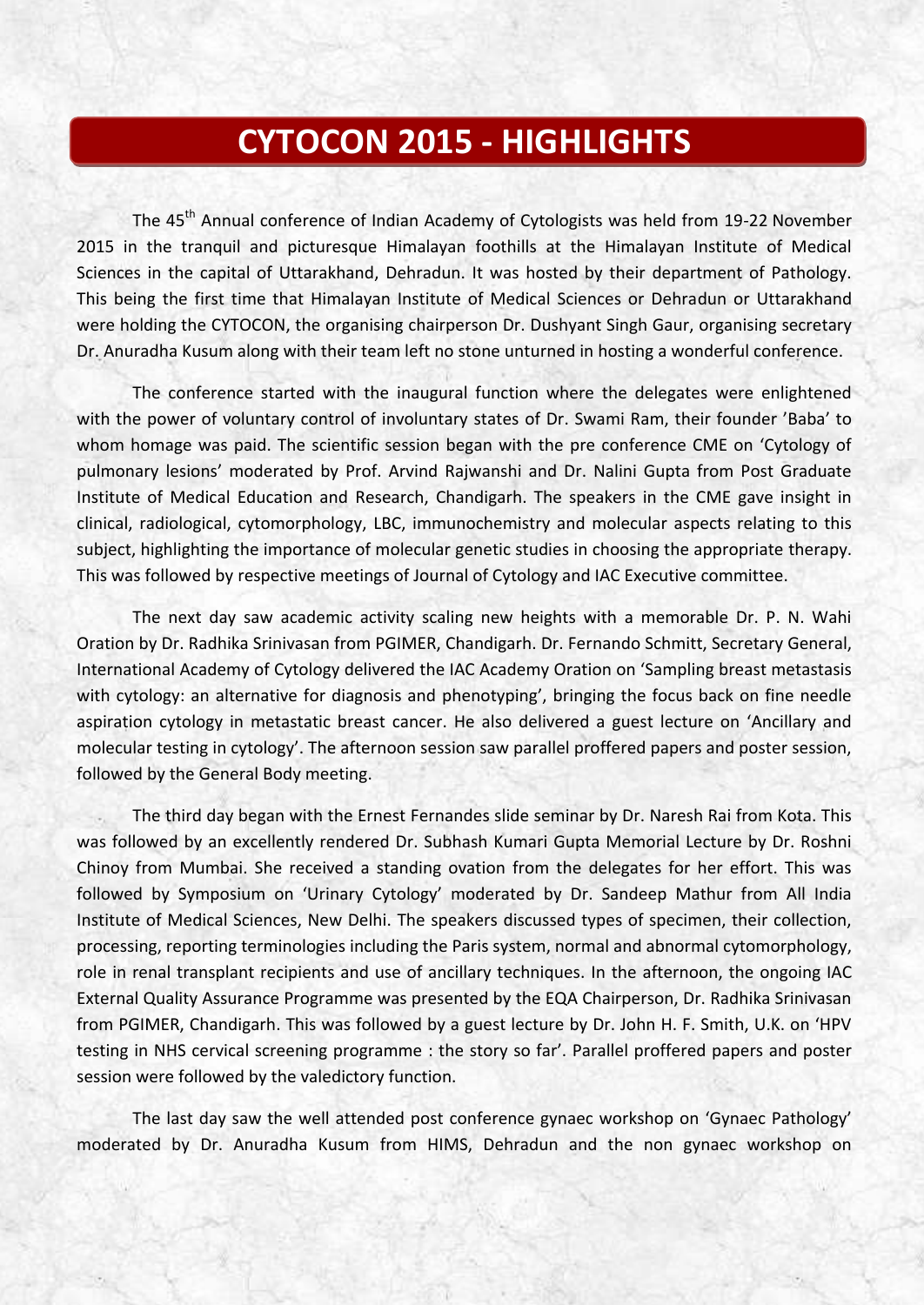'Immunocytochemistry' moderated by Dr. Shubhada Kane from TMH, Mumbai. The delegates departed to meet again in 2016.

## **CYTOCON 2015 - HONOURS & AWARDS**

- 1. **Nalini Bai Thakkar Award :** Dr. Aravind S., Department of Cytology & Gynaec Pathology, PGIMER, Chandigarh for "Role of cytologist in subtyping EGFR testing in non small cell lung cancer".
- 2. **Jwala Devi Award** : Mr. Saleem Pathuthara, Department of Cytopathology, Tata Memorial Centre, Mumbai for " Utility of manual smear maker".
- 3. **Dr. Satya Award Award** : For best paper published in the field of immunocytochemistry in an indexed medical journal by an IAC member below the age of 35 years -Dr. Anchal Kakkar, AIIMS, New Delhi for "Utility of DOG1 immunomarker in FNAC of gastrointestinal stromal tumours" published in Acta Cytologica 2015;59:61-67.
- 4. **Best proffered paper** : Dr. Swachi Jain, Department of Cytopathology, Medanta-The Medicity, Gurgaon for "Cell block with immunocytochemistry : an alternative to tissue diagnosis".
- 5. **Best poster** : Lt. Col. Rohit Tiwari, AFMC, Pune for "Evaluation of podocyturia as an indicator of glomerular disease activity in cases of lupus nephritis".
- 6. **IAC Fellowship**: The following were awarded certificate and fellowship amount on completion:
	- a) Dr. Devki Keswani, Kota completed at AIIMS, New Delhi
	- b) Lt. Col. Shiv Kumar Khanna completed at PGIMER, Chandigarh
	- c) Dr. Bandita Das, Dibrugarh completed at PGIMER, Chandigarh
	- d) Dr. Aseema Das, Dibrugarh completed at PGIMER, Chandigarh
- 7. **Sushil Malhotra Prize** : For cytotechnologist standing first, with at least 70% marks, in the annual examination conducted by IAC – Mrs. Sheetal N. Chavan.
- 8. **Dr. Bhaskar Reddy Prize** : For cytotechnician standing first, with at least 70% marks, in the annual examination conducted by IAC – Mr. Santosh Uttam Jagdale.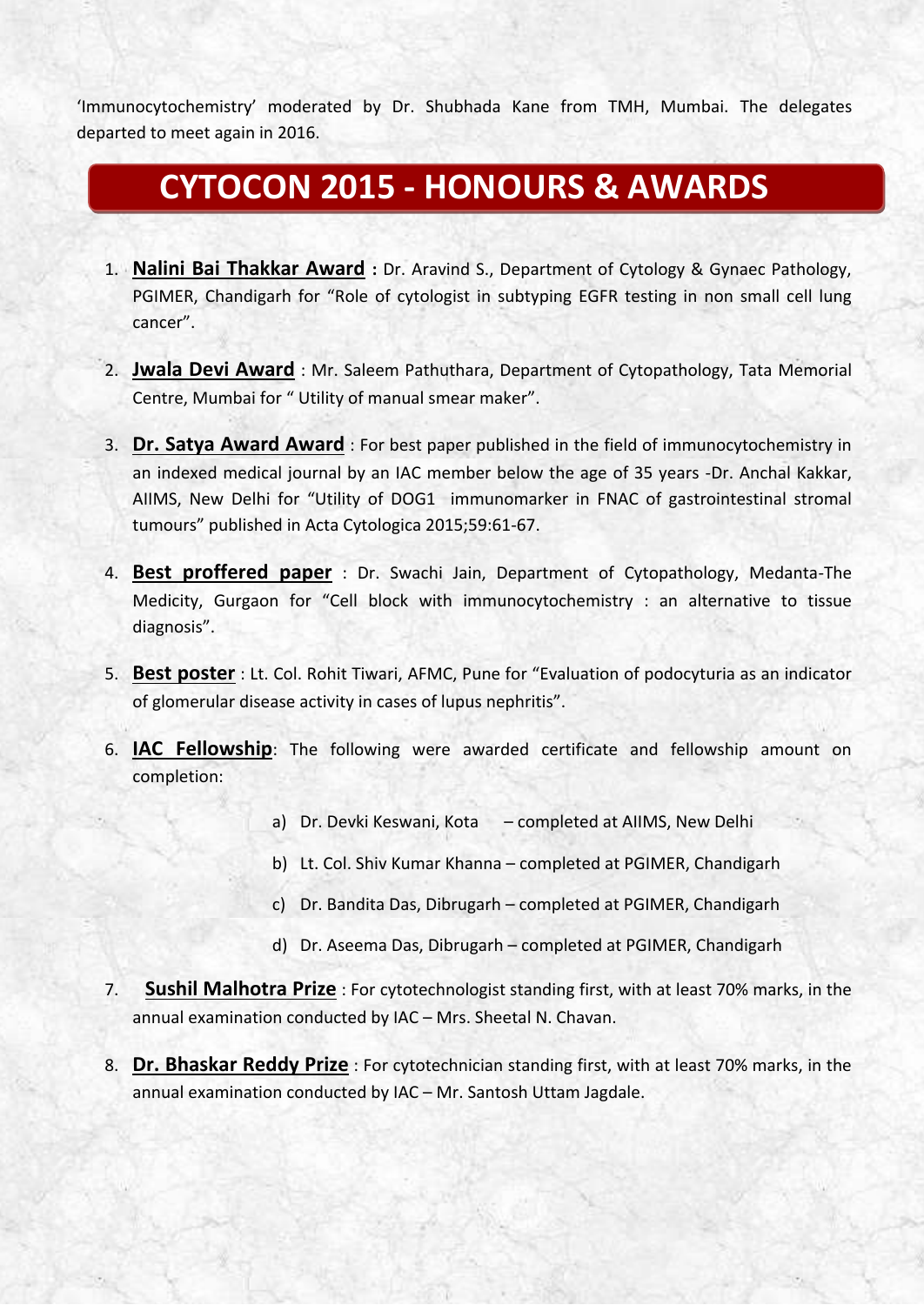# **CYTOCON 2015 - IMAGES**









Attentive Audience **Dr Subash Kumar Memorial Lecture by Dr Roshni Chinoy** 



Guest Lecture by Dr Fernando Schmitt, Portugal Post Conference Workshop

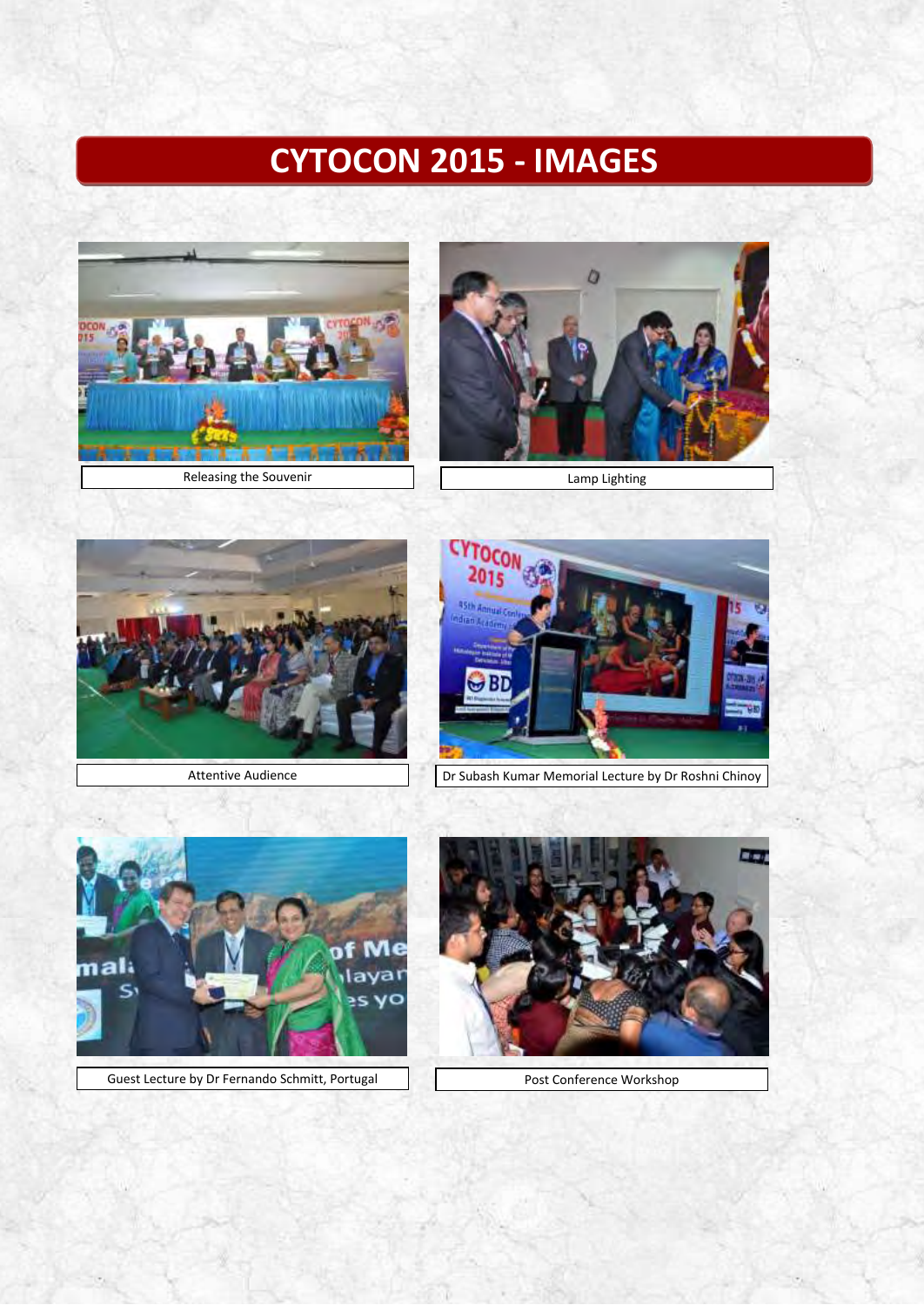

## **Hear ye… Hear ye…Your Calendar**

### **Cytocon 2016**

The 46<sup>th</sup> conference of Indian Academy of Cytologists will be held at Nagpur from 18 - 21 November 2016. A CME will be held on 18<sup>th</sup> November on Role and Scope of Cytopathology in Mesenchymal tumours and the post conference workshops are on Cervical Cytology and Effusion Cytology. For further details visit website [www.cytocon2016.com](http://www.cytocon2016.com/)

### **Registration Details**

| Delegate                   | Early<br><b>Bird</b><br>(upto<br>31 st<br>April) | Upto $31st$<br><b>July 2016</b> | Upto 15th<br>October<br>2016 | Spot<br>registration | Workshop* | <b>CME</b> |
|----------------------------|--------------------------------------------------|---------------------------------|------------------------------|----------------------|-----------|------------|
| <b>IAC Member</b>          | 3500                                             | 4000                            | 4500                         | 5500                 | 1200      | 1200       |
| NON-IAC member             | 4000                                             | 4500                            | 5000                         | 6000                 | 1200      | 1200       |
| <b>PG Students</b>         | 2800                                             | 3300                            | 3800                         | 4300                 | 1200      | 1200       |
| <b>Associate Delegates</b> | 2000                                             | 2500                            | 3000                         | 3500                 |           |            |
| <b>Overseas Delegate</b>   | \$250                                            | \$300                           | \$350                        | \$400                | \$50      | \$50       |

- Spot registration for Workshop would be subject to availability
- Delegate registration for conference is mandatory to register for CME and Workshop and for presentation of paper/poster

### **Bank Details**:

| Name of Account:       | Cytocon 2016                |
|------------------------|-----------------------------|
| <b>Account No:</b>     | 3761002100027111            |
| Name of Bank:          | <b>Punjab National bank</b> |
| IFS Code:              | PUNB0376100                 |
| <b>Branch Address:</b> | 290, Nashine Enclave,       |
|                        | Shivajinagar, Nagpur-440010 |

Demand Draft in name of Cytocon 2016, payable at Nagpur

Cancellation And Refund: If cancellation is requested upto  $15<sup>th</sup>$  of October,50% of the amount will be refunded after deduction of Rs 100 as transaction charges The refund will be transferred after the conference by January 2017 ,last week. No request for cancellation will be entertained after 15<sup>th</sup> October.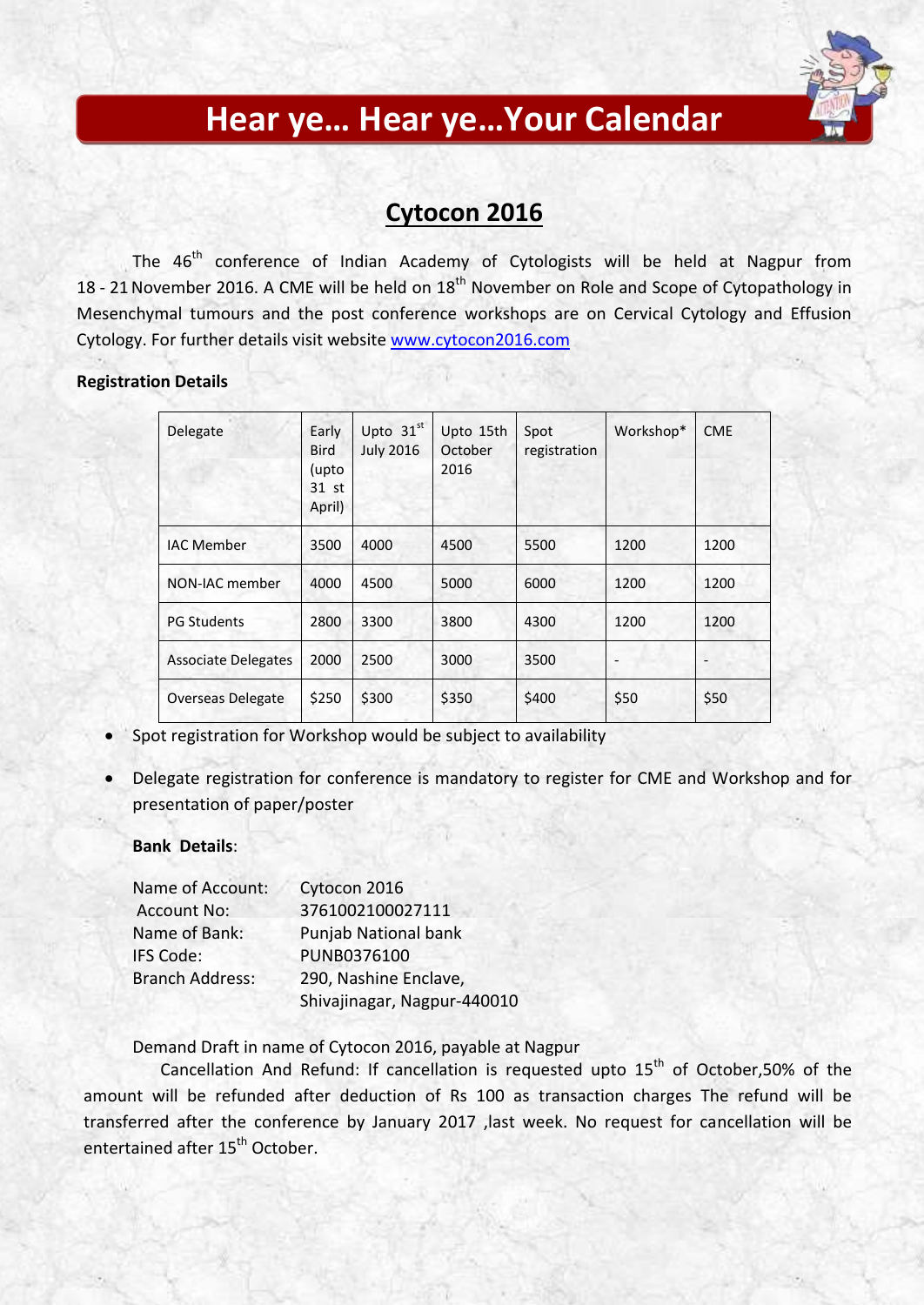### **CYTOCON 2016 at NAGPUR**

### **HOSTED BY VIDARBHA ASSOCIATION OF PATHOLOGISTS & MICROBIOLOGISTS**

#### **PROGRAM**

### **18 Nov 2016**

 Pre conference CME : Role and scope of cytopathology in soft tissue tumours Moderators Dr. Shubhada Kane and Dr. Bharat Rekhi, TMH, Mumbai

### **19 Nov 2016**

 Dr. P. N. Wahi Oration : Dr. (Col) U. S. Dinesh, Dharwad IAC Academy Oration : Dr. Ashish Chandra, U.K. Guest Lecture : Dr. Roberto Dina, U.K.

### **20 Nov 2016**

Ernest Fernandes Slide seminar : Dr. Ravi Mehrotra, New Delhi Dr. Subhash Kumari Gupta Memorial lecture : Dr. Kusum Kapila, Kuwait Symposium : Paediatric tumours Moderator : Dr. Radhika Srinivasan, PGIMER, Chandigarh

|                      | iviuuti atui    | . Dr. Naurika Shinvasari, Polivick, Chanuigarii                 |
|----------------------|-----------------|-----------------------------------------------------------------|
|                      | <b>Speakers</b> | : Dr. Manju Kaushal, PGI RML Hospital, New Delhi                |
|                      |                 | : Dr. V. K. Iyer, AllMS, New Delhi                              |
|                      |                 | : Dr. S. K. Verma, JIPMER, Puducherry                           |
|                      |                 | : Dr. Malathi, Kidwai Memorial Institute of Oncology, Bengaluru |
| <b>Guest Lecture</b> |                 | : Dr. Moosa Khalil, Canada                                      |
| Conference venue     |                 | : Chitnavis Centre, Civil Lines, Nagpur.                        |

#### **21 Nov 2016**

Post conference non gynaec workshop : Effusion cytology : Moderator Dr. Manjula Jain, Venue: Indira Gandhi Medical College, Nagpur

 Post conference gynaecology workshop: Cervical cytology : Moderator Dr Meena Pangarkar. Venue: Government Medical College, Nagpur

| <b>Organising Secretary</b> : Dr. Rasika Gadkari, |  |  |  |
|---------------------------------------------------|--|--|--|
|---------------------------------------------------|--|--|--|

 Associate Professor of Pathology, Indira Gandhi Government Medical College, Central Avenue Road, Nagpur 440 018. Phone : 0712-2725274, Mobile : 9890803457 Fax : 0712-2728028 E mail : rasikaug\_ngp@yahoo.com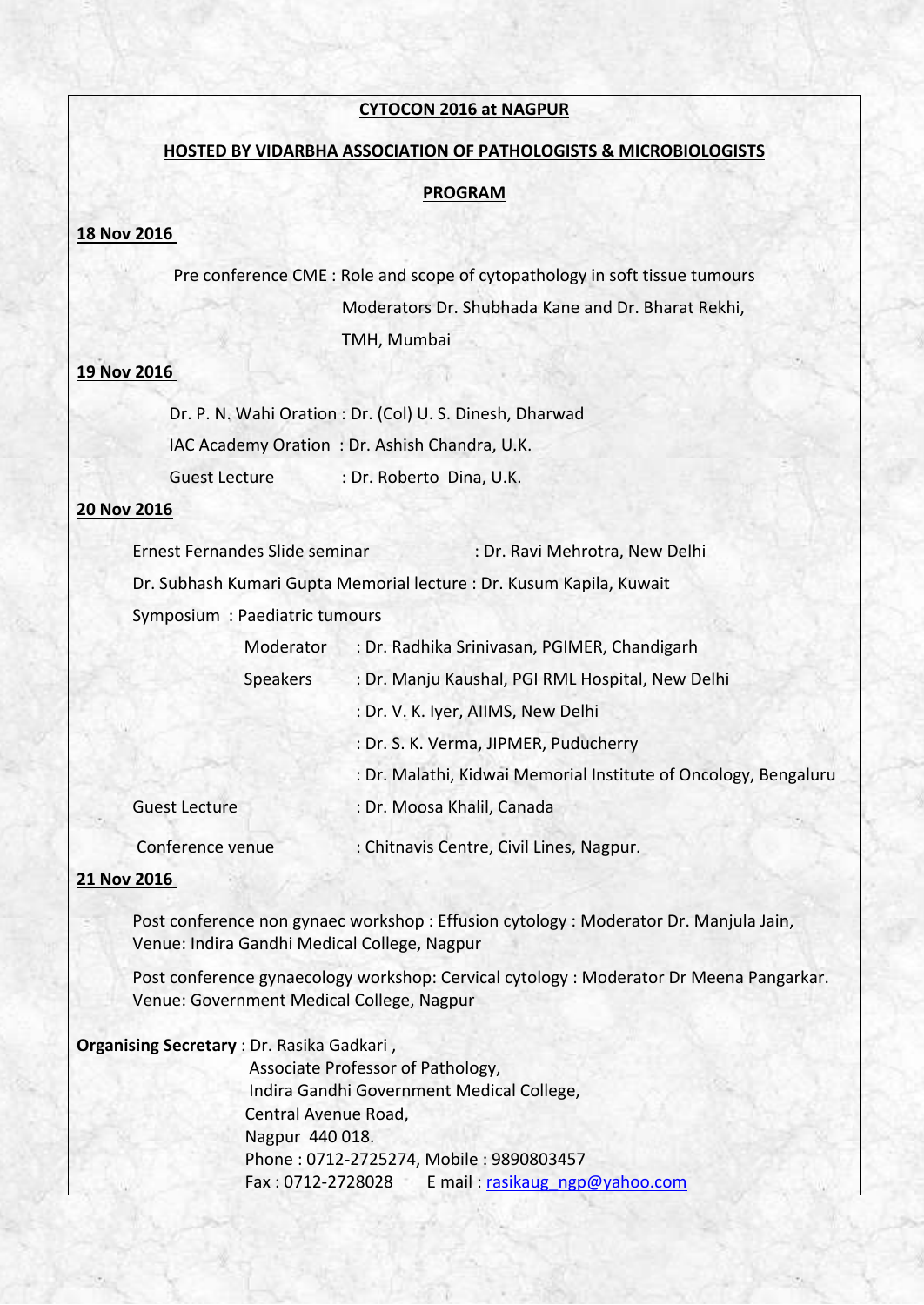### **Call for the Dr. Satya Monga Award**

The award is for the best paper published in the field of immunocytochemistry by an IAC member below the age of 35 years. The last date for entry is 15.09.2016. Details about the award, eligibility and procedure are available in Part C of Standard Operating procedures at the IAC website [www.cytoindia.com](http://www.cytoindia.com/) The criteria for the award are given below:

- a) Publication should be in an Indexed medical journal within the last three years , i.e. within  $2013 - 2016$ .
- b) Applicant must be the first author or the corresponding author of the published paper.
- c) Applicant should submit written permission from all co-author(s) for entering the paper for this award.
- d) Reprint of the paper in consideration along with proof of age should be sent before the deadline to the Secretary IAC, Dr. Dev Prasoon, Consultant Pathologist, Dr. Prasoon's Diagnostic Centre, Bhagat Singh Chowk, Narayan Das Road, Munger 811201, Bihar.

### **Institution of Dr. Panna Choudhury Memorial award.**

This is a newly constituted award and shall be awarded to the best original article published in JOC by an IAC member. An SOP for the same has been formulated. The candidate need not apply for the same. All such published articles shall be considered for the prize. An intimation and invitation to the Valedictory function will be sent to the winner of the Medal by the Secretary IAC preferably 30 days before the function.

### **Institution of a Col DB Nayar Memorial award.**

**Dr Mohini Nayar**, Past President of the Indian Academy of Cytologists has donated Rs 5,00,000(Rupees five lakhs) for an Award to be instituted in the memory of her husband Late Col DB Nayar to be given to any young cytologist presenting the best proffered paper in oncology during the Annual Conference of the Academy. The first Award will be presented this year during *CYTOCON 2016* being held at Nagpur in November 2016. Eligibility criteria and the SOP will be posted on the website.

### **Increase in corpus fund of Sushil Malhotra award**

**Dr Mohini Nayar**, Past President of the Indian Academy of Cytologists has also paid an amount of Rs 20,000 to increase the corpus fund towards Sushil Malhotra Award which is given to the candidate standing first in the yearly examination of the Academy for Cytotechnologists.

*The President, the Executive Committee and all the members of the Academy thank Dr Mohini Nayar for both these gestures and are grateful to her*.

### **INTERNATIONAL CYTOLOGY CONFERENCES**

1. The 19<sup>th</sup> International Congress of Cytology will be held in Yokohama, Japan from May 28<sup>th</sup> -June 1st, 2016. Further details are available at [www.cytologyjapan2016.com.](http://www.cytologyjapan2016.com/) Dr. R.G. Wiseman Pinto has been invited as the Chairman, Moderator and Faculty for the ICC 2016.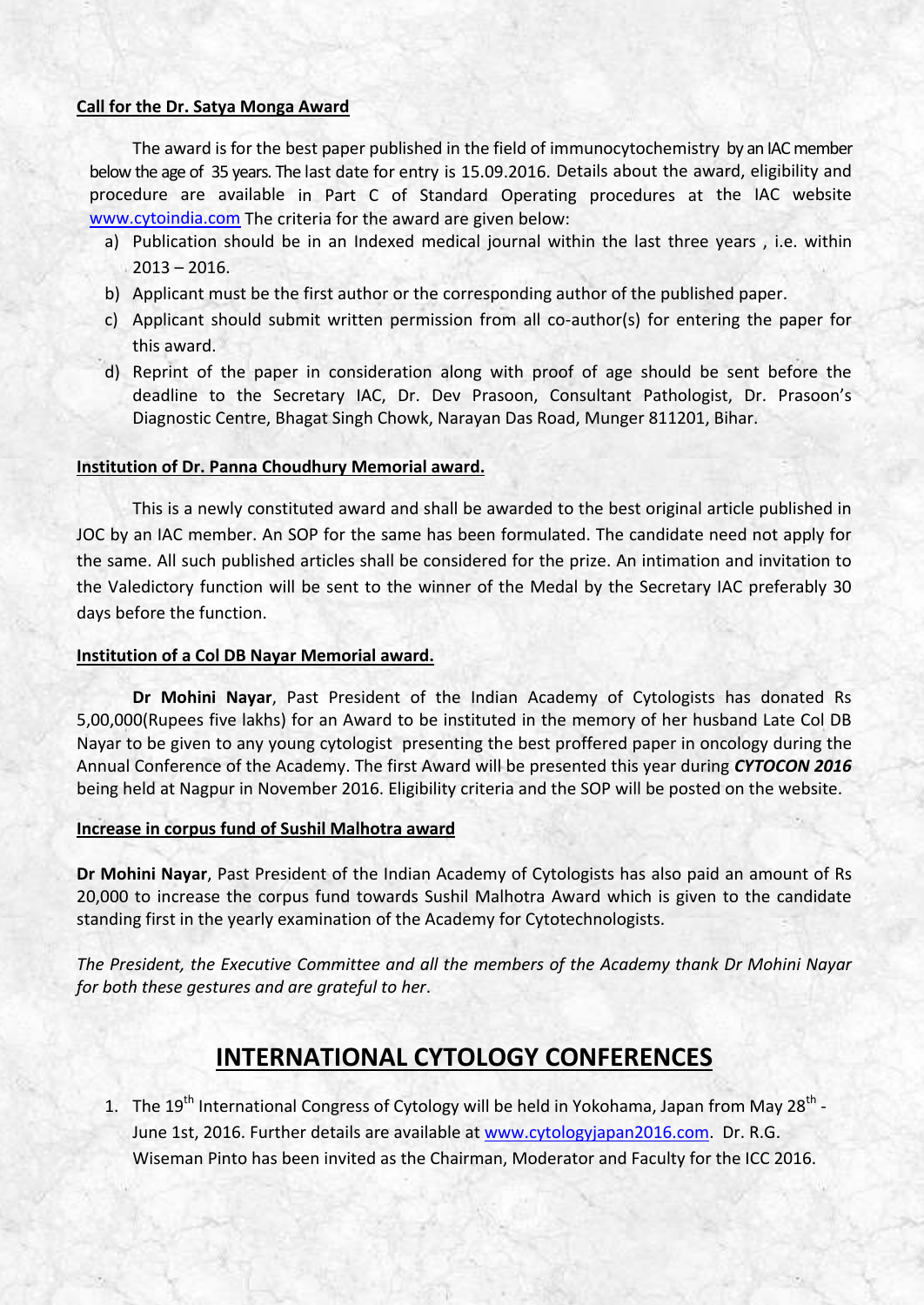- 2. The 40<sup>th</sup> European Congress of Cytology will be held at Liverpool, UK from 2nd 5th October 2016. The Indian Academy of Cytologists Satellite Symposium will be held during the ECC on 2nd October 2016 between 15.00 hours to 16.30 hours and will be chaired by Dr. R.G. Wiseman Pinto. Further details can be found at [cytology2016.com](http://cytology2016.com/)
- 3. The 4th SAARC Academy of Cytopathology & Histopathology (SACH) Conference will be held at Dharan, Nepal from 16th-18th September 2016. Dr. R.G. Wiseman Pinto has been invited as the Chairman & Faculty for the conference.

### **Announcement for IAC Fellowship**

IAC Fellowship is offered to pathologists with MD in Pathology or DNB in Pathology or equivalent. Details of number of fellowships, duration of fellowship, and eligibility for fellowship and procedure for getting the fellowship are available in Part D of Standard Operating procedures at IAC website [www.cytoindia.com.](http://cytoindia.com/misc/Agenda%20GBM2013/Final%20IAC%20SOP%20May%202015.pdf) The candidate should follow the details meticulously for rapid processing of the application. Application form for fellowship can be downloaded at IAC website <http://cytoindia.com/misc/IAC%20Fellowship%20Form.pdf>

## **National Examination for Cytotechnician and Cytotechnologists**

The National Examination for cytotechnician and cytotechnologist – 2016 will be held in Sep 2016 under the aegis of Accreditation and Examinations Committee of IAC at the Regional Cancer Centre, Trivandrum. Complete details are available in the official [website of the IAC.](http://cytoindia.com/Aboutcytoind/A&E%20Committee.htm)

The application forms can be downloaded from the Cytoindia website at [http://www.cytoindia.com/misc/Appl\\_for\\_cytotech\\_exam.pdf.](http://www.cytoindia.com/misc/Appl_for_cytotech_exam.pdf) Applications complete in all respect along with the required fee must reach the undersigned on or before 05.08.2016 (Friday). The roll numbers will be dispatched by speed post before 16.8.2016

### **Examination fees**

Cytotechnologists: Rs. 1,000.00 Cytotechnicians: Rs. 600.00

Examination fees may be sent as D.D. drawn in favour of "Treasurer, Indian Academy of Cytologists" payable at Chandigarh.

### **Contact Person:**

Dr.Jayasree.K, Professor & Head, Division of Pathology, RCC Medical College Campus, Trivandrum. 695011 Phone: 0471 2522292, Mobile Nos.8590623587,9446521842 Email: jayasreeramdas@gmail.com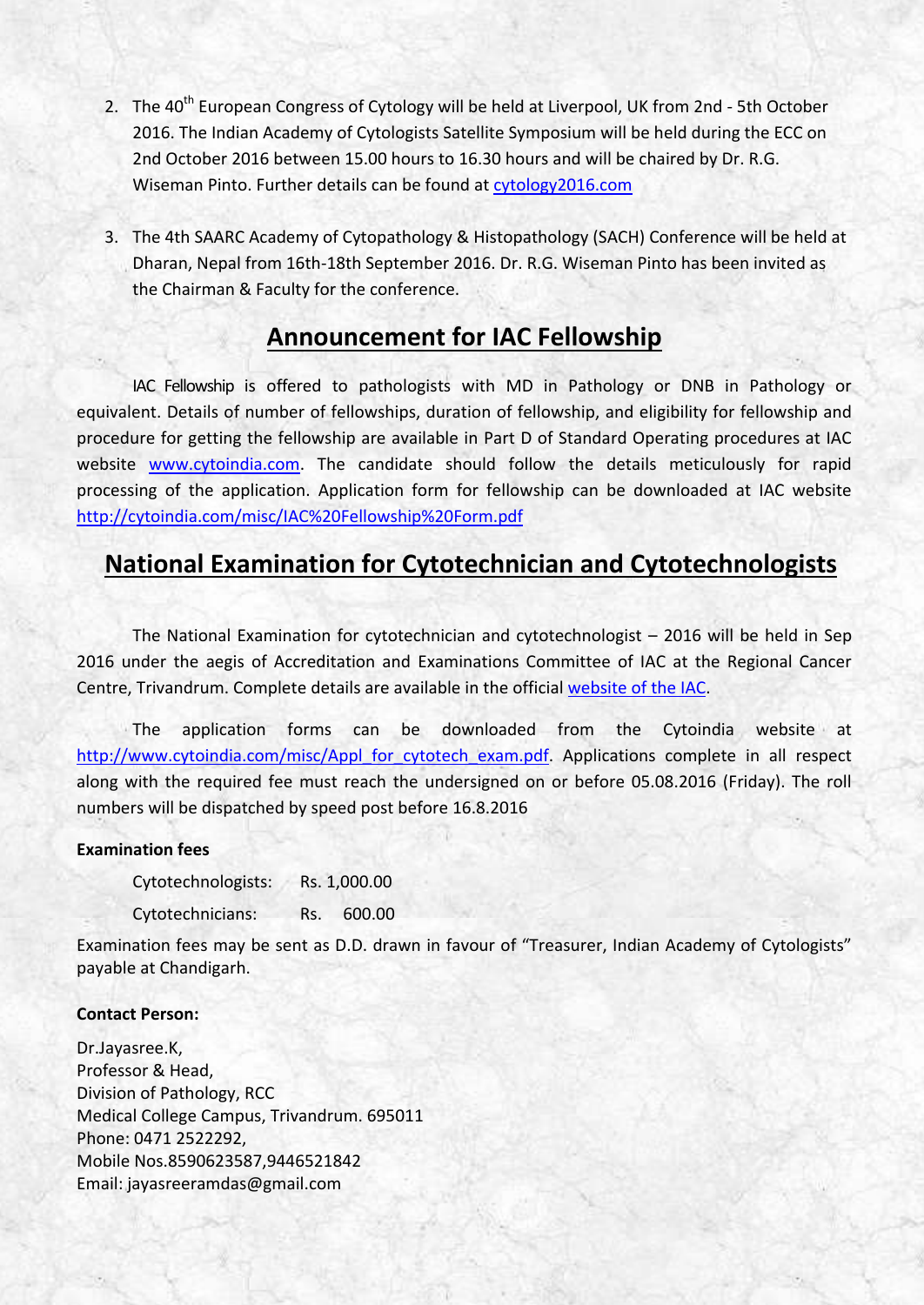## **POLL FEVER...**

### **Election Of Office Bearers – 2016: Call for Nomination**

Nomination typed on plain sheet in the format given below are invited for the under mentioned posts. Duly filled and signed nomination form along with bio-data are to be sent by post to Secretary IAC, Dr Dev Prasoon, Consultant Pathologist, Dr. Prasoon's Diagnostic Centre, Bhagat Singh Chowk, Narayan Das Road, Munger 811201, Bihar, so as to reach before due date detailed below.

### **1. President Elect :**

- a) Number of post : one
- b) Tenure of post : one term
- c) Eligibility criteria :
	- i) Should be an active life member of IAC for at least 15 years.
	- ii) Should have served at least one full term of three years as an executive committee member prior to his/her nomination.
	- iii) Should have attended at least three GBMs in the immediate past five years.

### **2. Executive Committee Member:**

- a) Number of post : two
- b) Tenure of post : three consecutive terms
- c) Eligibility criteria :
	- i) Should be an active life member of IAC for at least ten years.
	- ii) Should have attended at least three GBMs in the immediate past five years.

### 3. **Indian Editor of Acta Cytologica**:

- a) Number of post : one
- b) Tenure of post : three consecutive terms
- c) Eligibility criteria :
	- i) Should be an active life member of IAC for at least 15 years.
	- ii) Should have experience in cytopathology in a senior position for at least 15 years.
	- iii) Should have high academic achievements in the field of cytopathology.
	- iv) Should have a good number of publications in indexed journals of which at least three should be original articles as the first author.
	- v) The following candidates shall be given preference :-
		- (aa) Editor of Journal of Cytology or equivalent
		- (ab) Member of editorial board of Journal of Cytology or equivalent
		- (ac) Reviewer of an indexed journal of cytopathology

(ad) Candidate who has authored or edited a book or contributed chapter(s) in a book of cytology or pathology published by a reputed publisher.

 The nomination form shall be accompanied by an annexure detailing the criteria which make the candidate eligible for this post.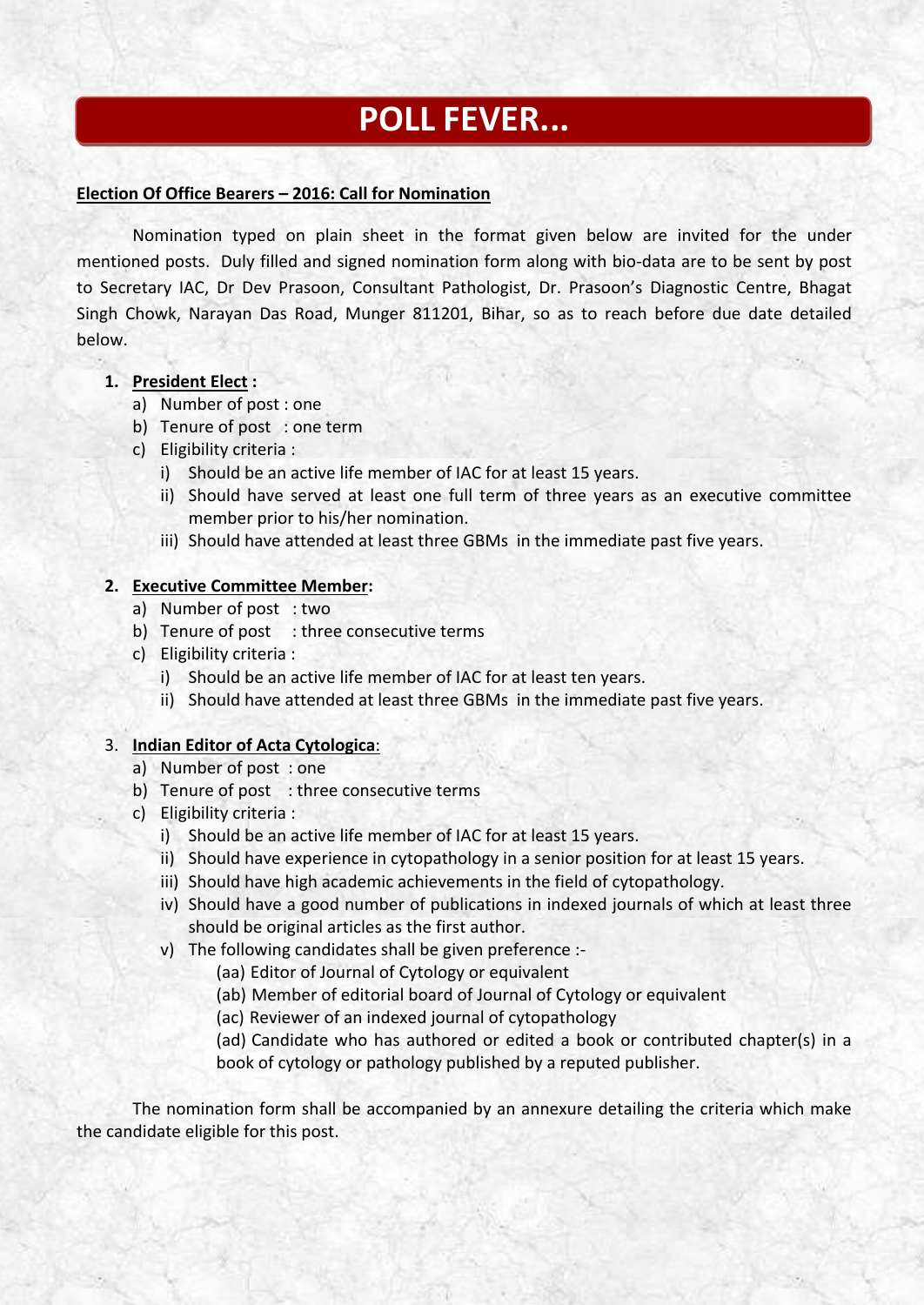### **Format for bio-data of candidate**

It should be under the following headings:

- 1. Name of the candidate:
- 2. Duration and type of membership:
- 3. Contribution to IAC :
- 4. Contribution in the field of Cytology :
- 5. Address for Correspondence (off & res):
- 6. Telephone No : landline and mobile
- 7. E-mail id
- 8. Number of GBMs of IAC attended in past 5 years:

Date : Signature of Candidate

### **Format for nomination form**

|                     | I propose the name of Dr_______________________, having IAC membership No_ |
|---------------------|----------------------------------------------------------------------------|
|                     |                                                                            |
|                     |                                                                            |
|                     | Name & Signature of the Proposer                                           |
|                     | IAC membership No of proposer                                              |
|                     |                                                                            |
| I, Dr               | second the above proposal.                                                 |
|                     |                                                                            |
|                     | Name & Signature of the Proposer                                           |
|                     | IAC membership No of proposer                                              |
|                     |                                                                            |
| I, Dr               | <b>Example 2018</b> having IAC membership no<br>accept                     |
| the above proposal. |                                                                            |
|                     |                                                                            |
|                     | Name, Signature of the Candidate                                           |
|                     | IAC membership No of candidate                                             |
|                     |                                                                            |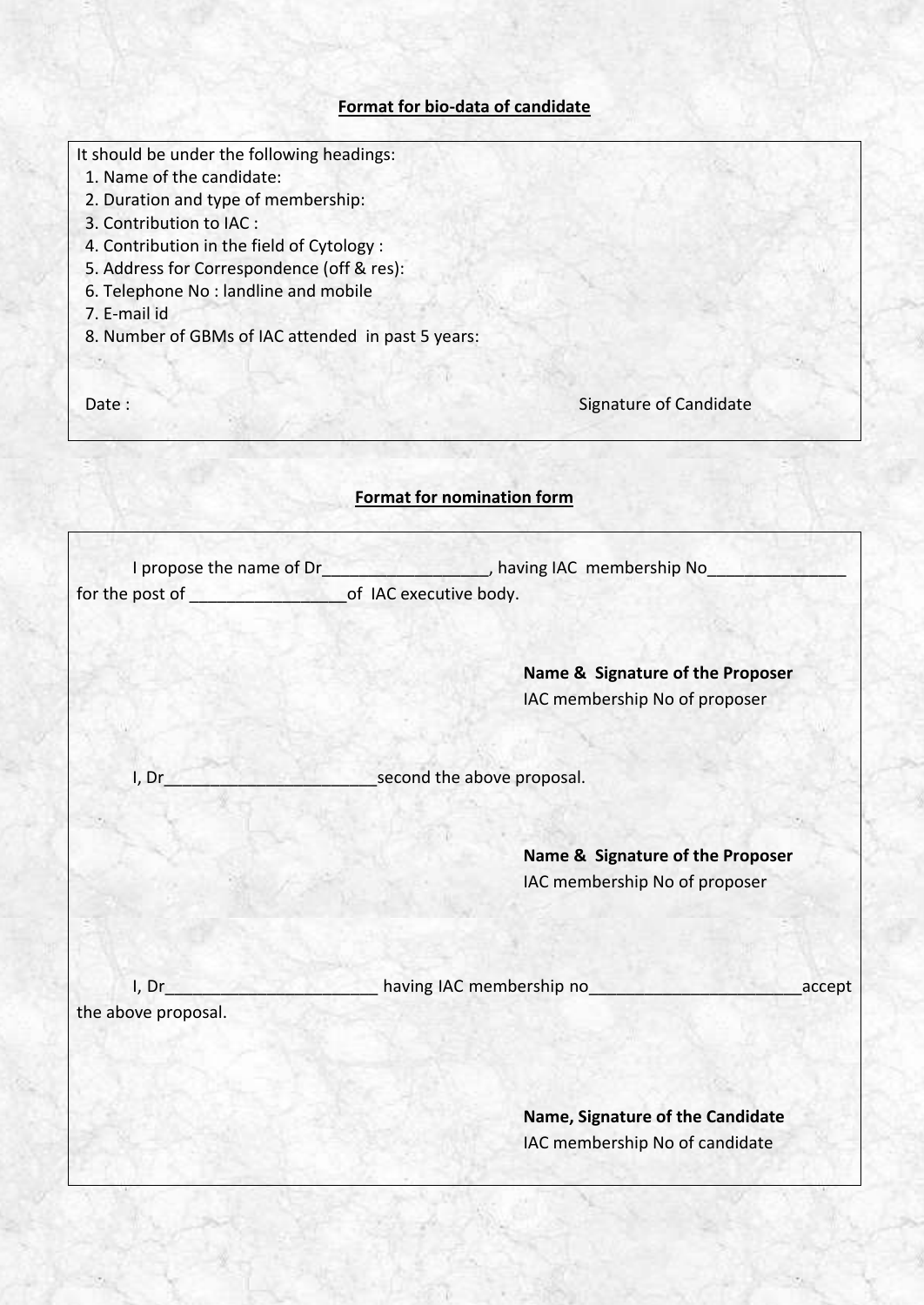### **Time table for election**

| Receipt of nominations by Secretary's Office: 15.07.16 by 1700 hours                                |                          |  |  |  |
|-----------------------------------------------------------------------------------------------------|--------------------------|--|--|--|
| Information to contestants after scrutiny                                                           | : 31.07.16               |  |  |  |
| Withdrawal of nomination                                                                            | : 14.08.16 by 1700 hours |  |  |  |
| Dispatch of ballot papers by post on/before                                                         | : 01.09.16               |  |  |  |
| Return of ballot papers by                                                                          | : 15.10.16               |  |  |  |
| Scrutiny and counting                                                                               | : 20.10.16               |  |  |  |
| Declaration of results: At the annual General Body Meeting to be held during 46th Annual Conference |                          |  |  |  |
| of -IAC at Nagpur (Maharashtra)                                                                     |                          |  |  |  |

### **Criteria for rejection of application**

Application form shall be rejected under the following circumstances :-

- (a) Incomplete nomination form
- (b) Nomination form without appropriate signature
- (c) Nomination form received after due date
- (d) Nomination form received electronically
- (e) one member can file nomination for only post at one time if more than nomination is received from a candidate then all his nominations shall be rejected.
- (f) Life associate member and honorary members are not eligible for election/nomination for any post

Once rejected, application from the given candidate shall not be entertained again in the same year.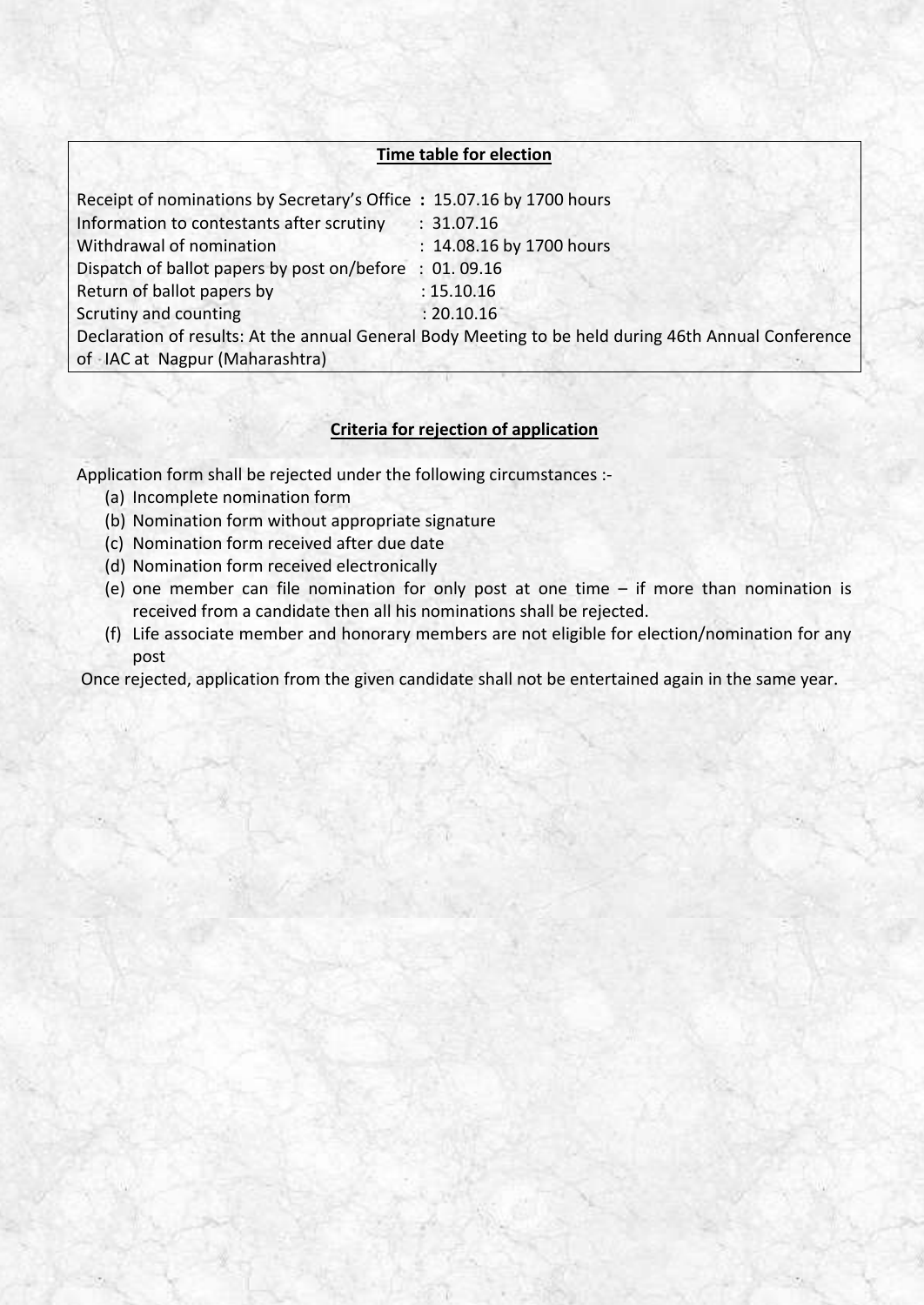## **STATE CHAPTER ACTIVITIES-STATUS UPDATE**

### **MAHARASHTRA CHAPTER**

### **CME IN CYTOPATHOLOGY 2016**

A one day **CME in Cytopathology** was organized by Department of Pathology, KEM Hospital, Mumbai on 8<sup>th</sup> February 2016 at Jivraj Mehta Auditorium (MLT), Seth G. S. Medical College, Parel, Mumbai. The programme directors were Dr Amita Joshi, Dr Leena Naik and Dr Gwendolyn Fernandes. The CME boasted of a rich faculty from India and USA and comprised of Dr. Dina Mody, Director of Cytopathology, The Methodist Hospital Professor of Pathology, Weill Medical College of Cornell University, Texas (U.S.A), Dr. Roshan F. Chinoy, Consultant Pathologist, Prince Aly Khan Hospital, Mumbai, Dr. Bharat Rekhi, Professor, Dept. of



Pathology, Tata Memorial Hospital, Dr Shubada V. Kane, Professor and Head, Dept. of pathology, Tata Memorial Hospital and members of the Bombay Cytology Group**.** 

The topics covered during the CME included The Paris System for reporting urine Cytology, A twist in the tale in FNAC of Head Neck lesions, Role and Scope of Cytology in soft tissue tumors, Sins of our creed, Molecular Testing in Thyroid FNAC, FNAC of Head and Neck tumors and Pot Pourri - A slide seminar of assorted lesions. The CME was well received with around 120 delegates attending it.

#### **WORKSHOP ON CYTOTECHNOLOGY**

A workshop on Cytotechnology was held at Department of Pathology, Indira Gandhi Govt Medical College, Nagpur, Maharashtra. The workshop started with Key Note Address by Saleem Pathuthara, Cytotechnologist, Tata Medical Centre, on Innovations in Cytotechnology

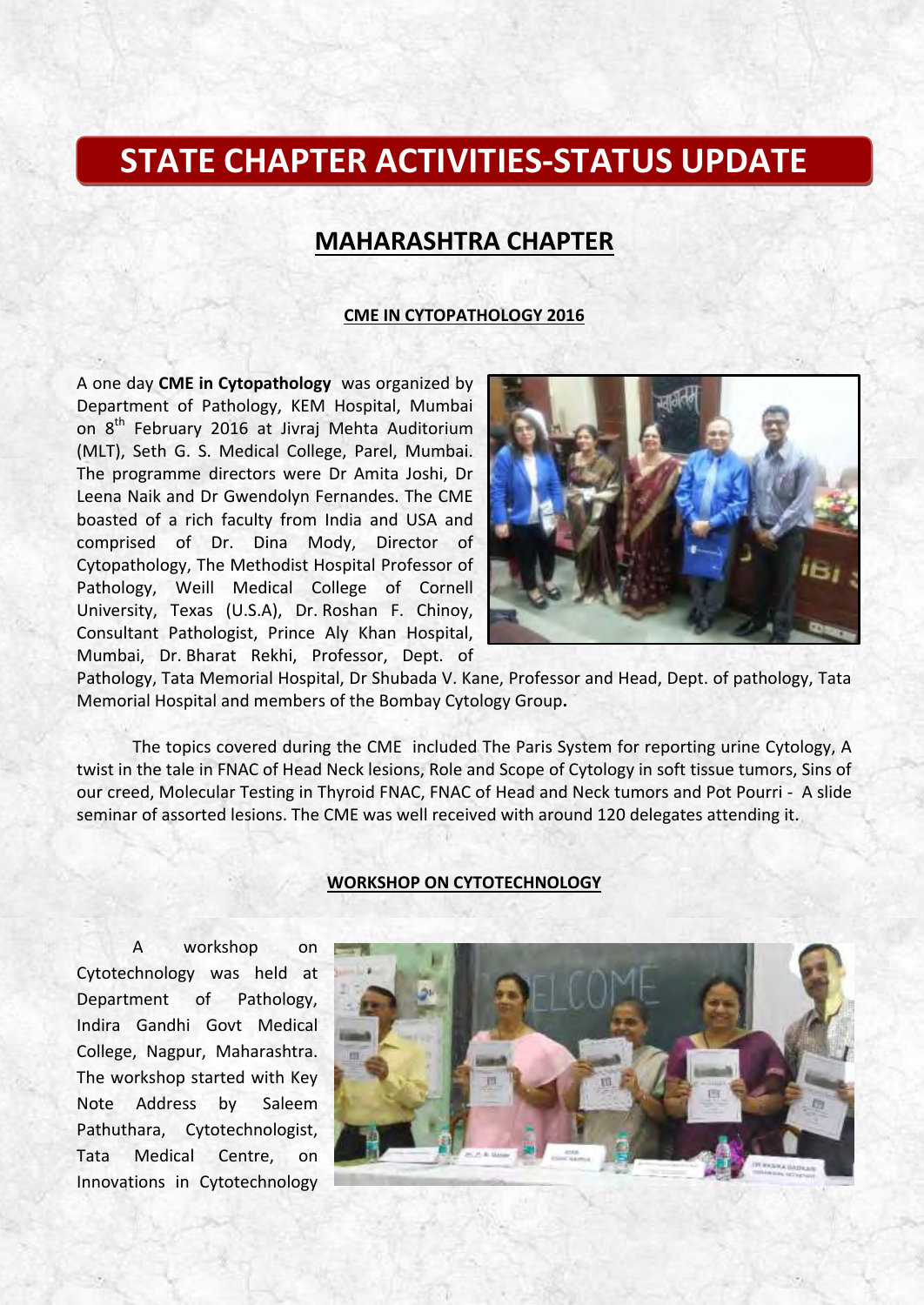and was followed by lectures on issues of quality control in cytology lab, basic and advanced techniques in cytology including liquid based cytology, cytocentrifuge preparation and biosafety. Dr PS Umap, Dr Anjali Bode, Dr Mohini Dave, Dr Amit Agrawal and Dr Sonali Datar were the speakers. The lectures were followed by hands on workshop on various cytotechniques by experienced cytotechnicians Seema Dandige, Archana Bodele, Hirkani Mankar, Bharti Kukreja, Sunita Sonone and C Pavaskar.

 A total of 112 delegates comprising of pathologists, postgraduates, cytotechnicians and DMLT students participated in this workshop. Dr Anuradha Shrikhande , Professor and Head , Organising Chairperson and Dr Rasika Gadkari, Associate Professor, Organising Secretary worked hard for this workshop. A manual was released, which was edited by Dr Sandhya Poflee, Associate Professor. Dr M M Kamal IAC President has supported the concept and need for such workshops.



### **Cervical Cancer Awareness and Training programme for the Nursing students**

At Nagpur Dr. Meherbano Kamal, President IAC, held the  $8<sup>th</sup>$  Cervical Cancer Awareness and Training programme for the Nursing students. Around 250 nursing students doing B.Sc, ANM & GNM training attended the lecture and demonstration sessions. Orientation regarding signs & symptoms of this disease were taught to them by renowned gynec Oncologist Dr. Charu Baheti. Information about various screening techniques like VIA, collection of Pap smears, LBC samples & HPV DNA test was taught to them by Dr. Kamal and Cytotechnologist Mrs.

Seema Dandige. Like every year Poster and Slogan competition was held wherein these students from various Nursing school participated and displayed 62 posters and 36 slogans on cancer cervix and its prevention. This programme is held every year at Matru Seva Sangh – a trust which runs a group of women's hospital for the low socio economic strata

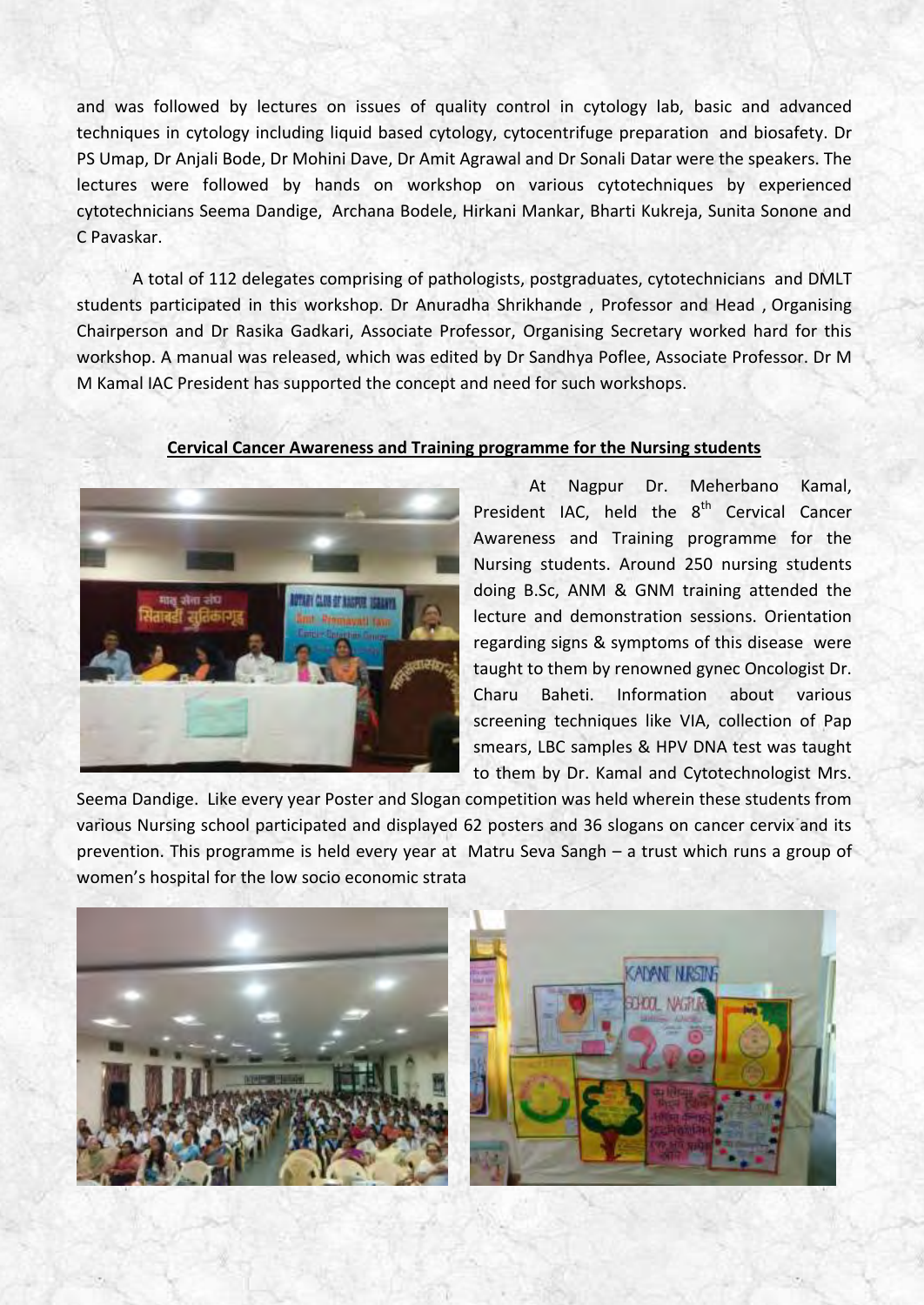### **Goa Chapter**

#### **International CME in Pathology, Histopathology and Cytopathology**

The International CME in Pathology, Histopathology and Cytopathology was organised in Goa on 4th,5th, 6th February 2016. Doctors from USA, Sweden, Russia, Middle East, Egypt, Mauritius, Grenada, Sri Lanka and 23 states of India attended. The topics that were covered were Updates in Gynecological Pathology, Soft Tissue Tumors, Bone Tumors, Thyroid, Adenocarcinoma of Endocervix, HPV lesions, Tumors of the Uterus, Pericardial Effusions, Cervical



Cytology, Ovarian Tumors, Cell blocks, Salivary Gland Tumors, Ocular Pathology, CNS & Slide Seminars. In addition 250 Scientific Proferred Oral & Poster Papers were presented. Goa Medical Council gave CME accreditation to this CME with 12 CME credit hours. The CME was chaired and coordinated by Dr. R.G. Wiseman Pinto and the eminent faculty were

- a) Dr. Elvio Silva (President International Society of Gynecological Pathologists, Senior Gynecological Pathologist, M.D. Anderson Cancer Centre, Houston, Texas, USA, Cedars Sinai Medical Centre, Los Angeles, California, USA)
- b) Dr. Henryk Domanski ( Professor & Head of Pathology Department, Skane University Hospital, Lund, Sweden)
- c) Ms Anna Maria Domanski (Skane University Hospital, Lund, Sweden)
- d) Dr. Irena Shabalova (Clinical Cytologist, Russian Medical Academy of Post Graduate Education, Moscow, Russia)



e) Dr. Anita Borges (Head of Histopathology Department, Asian Institute of Oncology, S.L. Raheja Hospital, Mahim, Mumbai & Director Centre of Excellence Histopathology, SRL Diagnostics Piramal Annexe, Parel, Mumbai)

f) Dr. D. K. Mishra (Consultant Pathologist, L.V. Prasad Eye Institute, Hyderabad, India)

- g) Dr. Kavita Mardi (Shimla, HP)
- h) Dr. V. Neeravari (Koppal, Karnataka)

 A CME in Pathology was organised at Goa on 10th February 2016. Dr. Vikas Kavishwar (Mumbai) spoke on Dermatopathology. A CME in Pathology was organised at Goa on 19th January 2016. Dr. Hilda Fernandes (Mangalore) & Dr. Grace D'costa (Ambajogai) conducted a workshop on Glass Slides.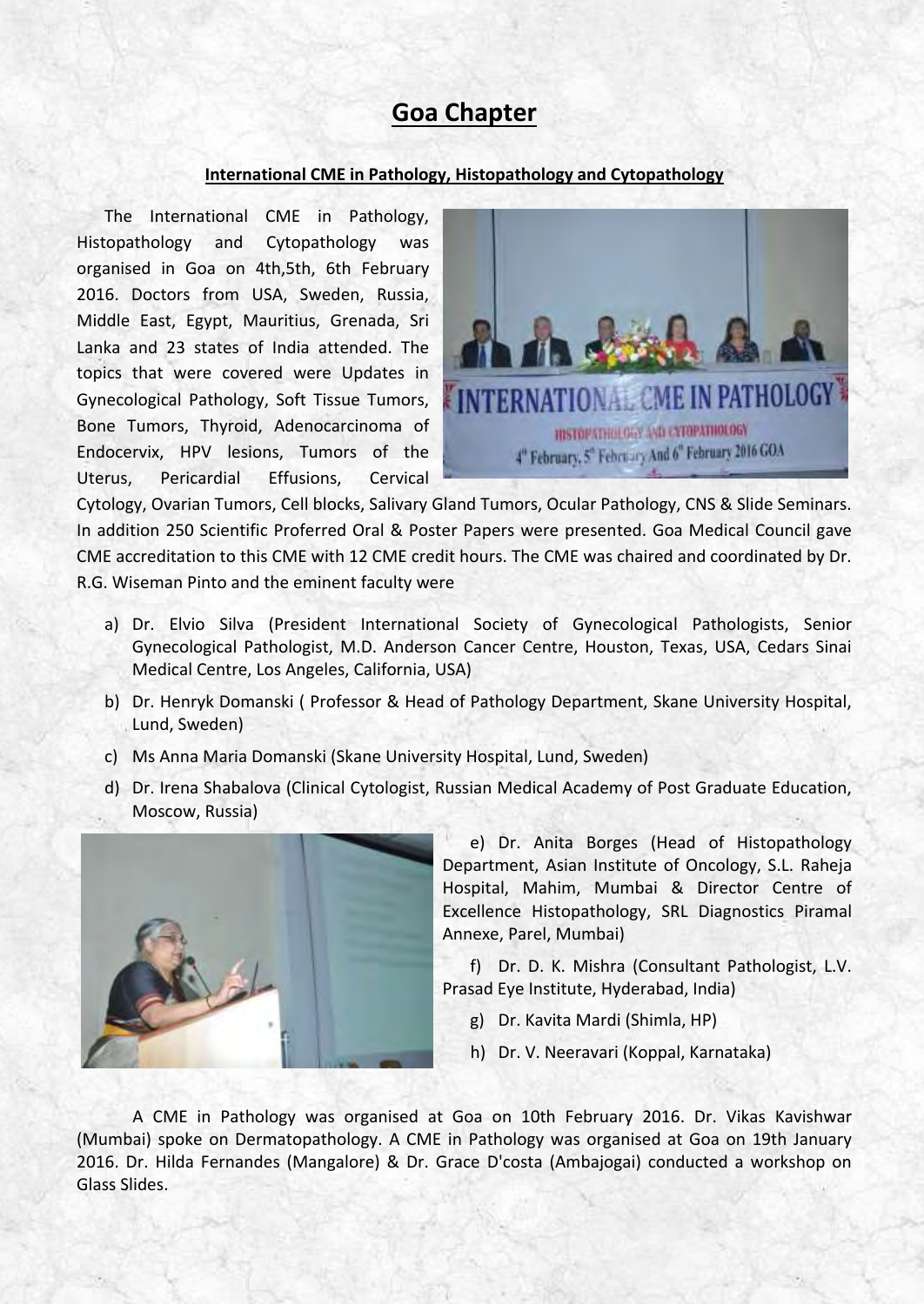A CME in Pathology was organised on 23rd January 2016 at Goa, Dr. Bharath C (Bellary), Dr. Ramdas Naik (Mangalore), Dr. Pramod Shinde (Kolhapur) conducted workshop on Glass slides.

Dr.R.G. Wiseman Pinto was invited as the Faculty for the Chattisgarh Chapter of IAPM Conference in Bhilai, Chattisgarh in November 2015. Dr. R.G. Wiseman Pinto also chaired the Scientific sessions at CYTOCON 2016 at Dehradun.



### **KARNATAKA CHAPTER**

### **4 THANNUAL CYTOLOGY CONFERENCE- IAC KC CON**



The 4<sup>th</sup>Annual Cytology Conference- IAC KC CON, held at JSS hospital, Mysore on  $29<sup>th</sup>$  and  $30<sup>th</sup>$ January 2016. There were 216 delegates registered for the conference, including a few from neighboring states. The delegates have been awarded 4 CME credit hours as per MCI norms. The faculty included Dr Ritu Kulshrestha, Dr Brig Reena Bharadwaj, VSM, Dr Jayaram N, Dr Anuradha C K Rao, Dr Nileena Nayak, Dr Geeta K Vemuganti, Dr Col U S Dinesh and Dr S S Hiremath.

 A wide range of topics were covered, which included cytology of various organs namely lung, kidney, salivary gland and breast. The importance of audit and quality assurance in cytopathology was highlighted. Interesting slide seminars were also presented by the renowned faculty. A total of 41 papers and 44 posters were presented by the delegates. A quiz session was also conducted. Two best papers, two best posters and a winner in quiz were awarded prizes.